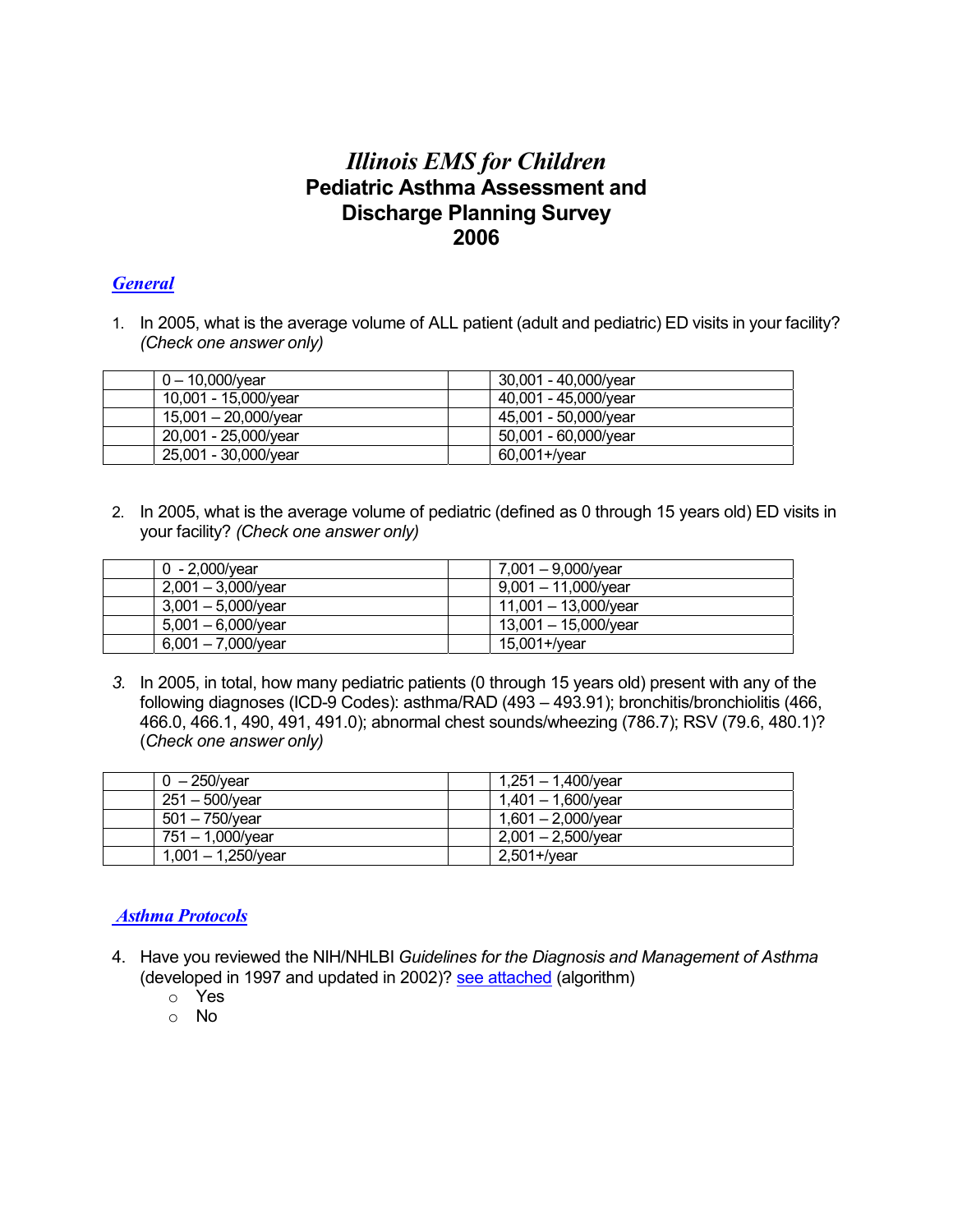- 5. Does your ED have a formal asthma protocol/standing orders?
	- o Yes
	- o No
	- $\circ$  Currently in development
	- 5a. If yes to Q.5, does your asthma protocol/standing orders incorporate at least some of the components of the NIH/NHLBI *Guidelines for the Diagnosis and Management of Asthma*?
		- o Yes
		- o No
		- o I'm not sure
	- 5b. If yes to Q.5, does your asthma protocol/standing orders include specific information for discharge education/planning?
		- o Yes
		- o No

## *Education*

- 6. Which of the following elements of patient education are routinely reviewed with the patient/family before discharge? *(Check all that apply)*
	- o Basic asthma fact sheet
	- o Asthma control fact sheet/monitoring symptoms
	- o Understanding use of daily medications
	- o Understanding use of emergency medications
	- o Patient self-assessment form
	- o MDI technique
	- o Spacer/holding chamber technique
	- o Neb treatment technique
	- $\circ$  Peak Flow technique (for patients  $\geq$  5 years of age)
	- o Peak Flow record/diary
	- o Bulb syringe suctioning (for infants)
	- o Asthma triggers
	- o Patient and/or Parent Smoking cessation
	- o Asthma Action Plan
	- o When to return to ED
	- o Referral to specialist/PCP/clinic
- 7. Who is responsible for providing asthma patient education in your ED? *(Check all that apply)*
	- o Physician
	- o Staff RN
	- o Respiratory Therapist
	- o Discharge Teaching RN
	- o Staff member from asthma clinic
	- o Certified asthma educator
	- o Other \_\_\_\_\_\_\_\_\_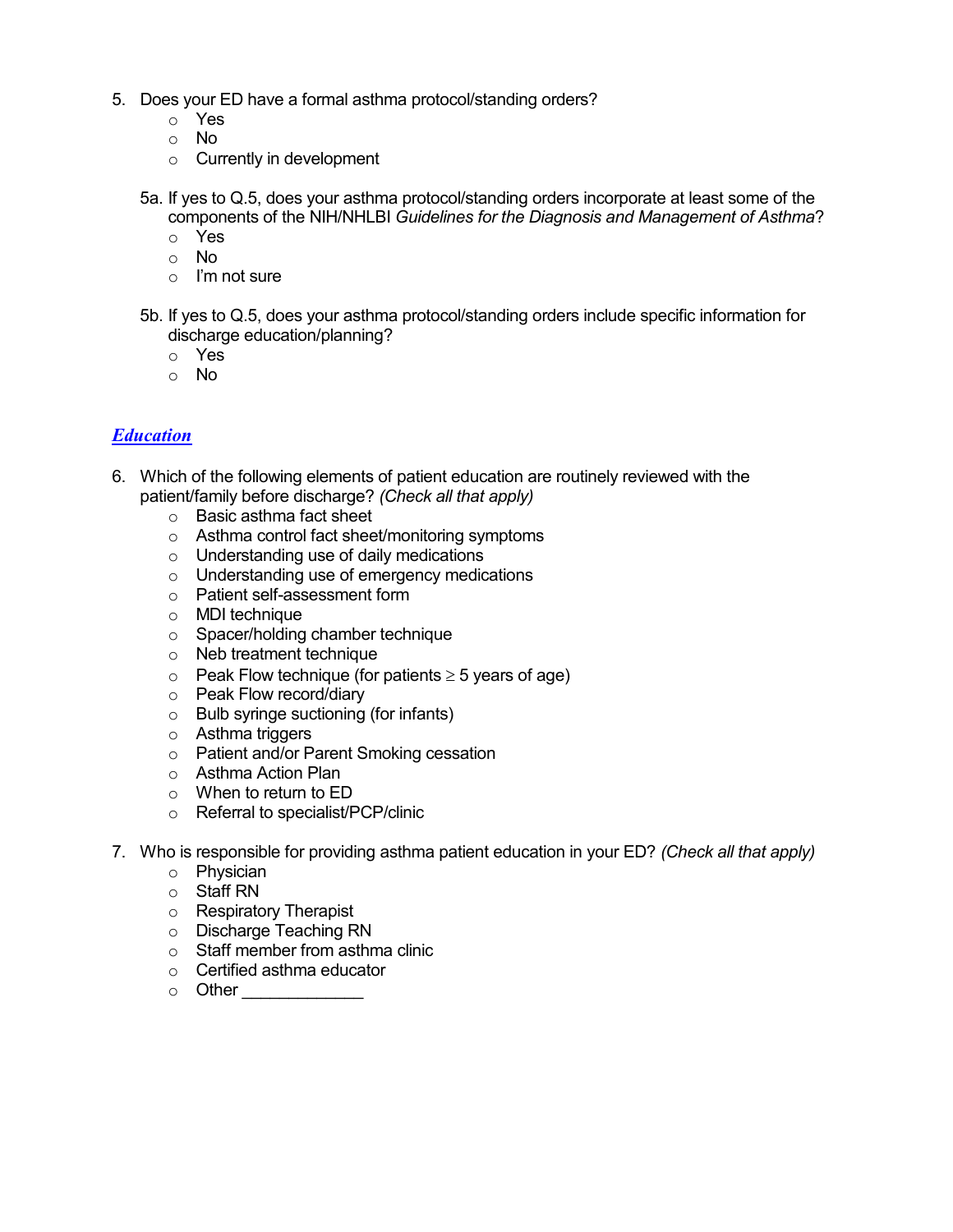- 8. For non-English speaking or hearing impaired patients, what resources do you have to assist in patient education? *(Check all that apply)*
	- o Certified interpreter
	- o Multilingual printed versions of your discharge planning/instructions
	- o AT&T type phone based interpreter service
	- o Other professional staff
	- o Family members
	- o None
	- $\circ$  Other  $\circ$
- 9. What aspects of asthma management would your ED team benefit from further education and/or re-training? *(Check all that apply)*

|                                                         | <b>Nurses</b> | Physicians |
|---------------------------------------------------------|---------------|------------|
| Asthma disease process                                  |               |            |
| Assessing asthma severity                               |               |            |
| Current asthma treatment/interventions                  |               |            |
| Patient reassessment                                    |               |            |
| Discharge education for the patient/parent specific to  |               |            |
| asthma management/control at home                       |               |            |
| Teaching pediatric patients and family on proper use of | ი             | 0          |
| asthma equipment/supplies                               |               |            |
| Smoking cessation/counseling to patient and/or parent   |               |            |
|                                                         |               |            |
| Providing referral sources                              |               |            |
| Other                                                   |               |            |

- 10. Are Respiratory Therapists considered part of your ED's asthma management team?
	- o Yes
	- o No
	- 10a. If yes to Q.10, what aspects of asthma management would your Respiratory Therapists benefit from further education and/or re-training? *(Check all that apply)*

|                                                        | Respiratory       |
|--------------------------------------------------------|-------------------|
|                                                        | <b>Therapists</b> |
| Asthma disease process                                 |                   |
| Assessing asthma severity                              |                   |
| Current asthma treatment/interventions                 |                   |
| Patient reassessment                                   |                   |
| Discharge education for the patient/parent specific to |                   |
| asthma management/control at home                      |                   |
| Teaching pediatric patients and family on proper use   |                   |
| of asthma equipment/supplies                           |                   |
| Smoking cessation/counseling to patient and/or parent  |                   |
|                                                        |                   |
| Providing referral sources                             |                   |
| <b>Other</b>                                           |                   |